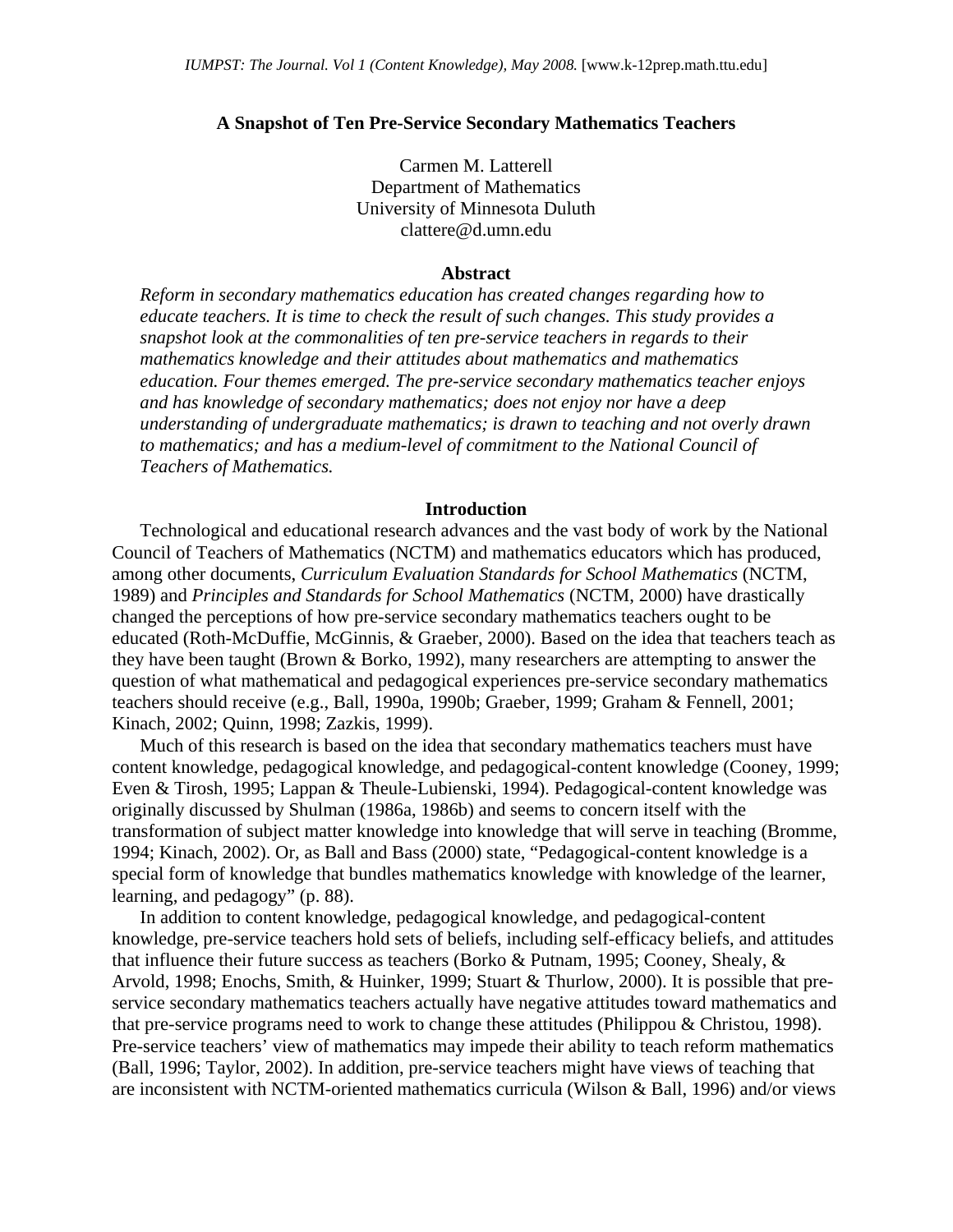of teaching that are inconsistent with their views of mathematics (Camacho, Socas, & Hernandez, 1998). Some researchers believe that pre-service teachers have understandings that allow them to teach traditional mathematics but are not deep enough to teach NCTM-oriented mathematics (Frykholm, 2000; Kinach, 2002).

A large set of subquestions developed within the broader question of what experiences preservice secondary mathematics teachers should have. For example, how do pre-service teachers view technology and how might a mathematics methods course influence those views (Quinn, 1998)? What type of mathematics content should pre-service teachers experience (Zazkis, 1999)? What can be done to develop pre-service teachers' pedagogical content knowledge (Kinach, 2002)?

Thus, researchers and educators have been designing teacher preparation programs that are attempting to address these and other questions (Camacho, Socas, & Hernandez, 1998; Roth-McDuffie, McGinnis, & Graeber, 2000; Taylor, 2002). Mathematics content courses are coming into alignment with mathematics methods courses, at least at some undergraduate institutions. These new pre-service programs, combined with the fact that some of the current pre-service teachers are products of NCTM-oriented mathematics education when they were K-12 students, are calling for yet another set of research. Are pre-service programs really changed, and/or have pre-service secondary mathematics teachers changed?

In 2000, a study gave evidence that the current pre-service programs were very similar to the pre-service programs in 1995 (Graham, Li, & Curan Buck, 2000). As of this writing, over half a decade beyond the 2000 Standards, what is the state of pre-service secondary mathematics teachers? Questions include the following. What are their beliefs about mathematics? What are their beliefs about mathematics teaching? What are their beliefs about students? What is their mathematics knowledge? What is their pedagogical knowledge? What is their pedagogicalcontent knowledge?

This paper does not contribute directly to the growing body of research on how pre-service teachers are to be educated, nor does it aim to give the results of a particular pre-service education program. Rather, it aims to contribute indirectly by offering a snapshot of ten preservice teachers. It attempts to contribute toward an answer to the question: What is the state of pre-service secondary mathematics teachers? Thus, this paper attempts not to address "what should be?" but rather, "what is?" The author is grateful to the reviewer for providing many helpful suggestions and pointing out several relevant references.

#### **Subjects**

The subjects were ten students enrolled in an undergraduate mathematics course that the author teaches, entitled Foundations in Mathematics and Geometry (foundations), during the spring semester of 2005. The course is intended for secondary mathematics majors and serves as a bridge course into higher order mathematics. Thus, the typical student would have completed the calculus series and perhaps a statistics or discrete mathematics course, but not an analysis or abstract course. In addition, the typical student in foundations would also be taking some introductory mathematics education courses, such as the first in a series of required mathematics methods courses, but would not have student taught yet. In the introductory mathematics education courses, the students are exposed to the concepts of the NCTM and would have done some examining of NCTM's publications. Finally, even within the foundations course, some principles and/or ideas from NCTM are used, in an effort to have students experience NCTM concepts in a mathematics course. For example, some group work is used in the foundations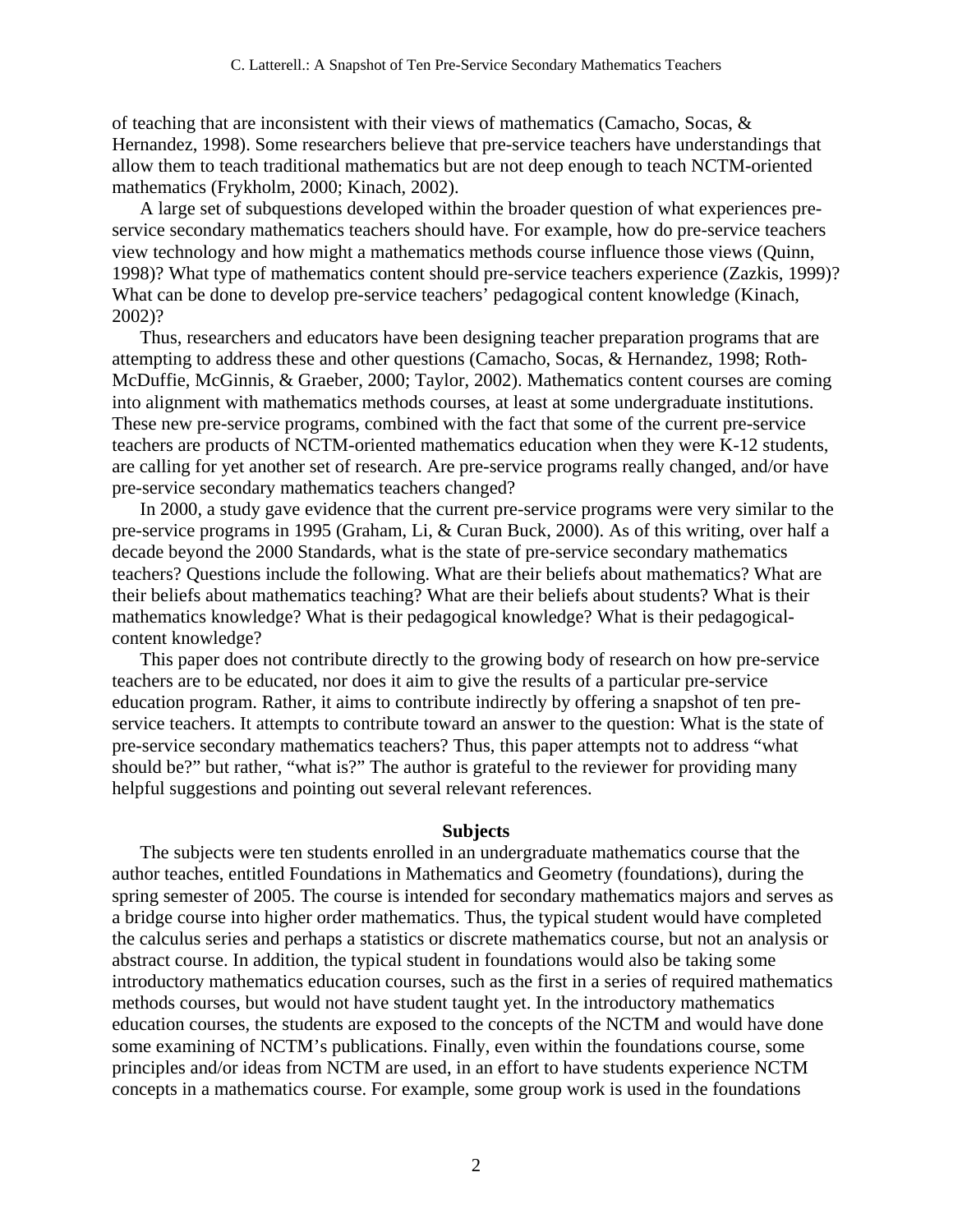class, as well as an emphasis on communicating mathematics. Six of the subjects were male and the remaining four were female.

### **Method**

Numerous artifacts were colleted for each subject. Of course, the subjects' scores and final letter grade in the course were available. In addition, each subject agreed to have the author examine his or her academic record, which included lettergrades in other mathematics courses.

The subjects were asked to participate in one-on-one interviews with the author. See Appendix 1 for the interview questions. The interview questions were created by the author. The author read the interview questions while the subject answered. The interviews were audiotaped and later were transcribed.

Subjects were asked to complete a survey. See Appendix 2 for the survey. The survey was formed by selecting items from the 2000 National Survey of Science and Mathematics Education (copyright held by Horizon Research Inc.), as well as some author created items. Note that this study would be much weaker if only this survey were used. For example, one item states, "I will require students to explain their reasoning when giving an answer." Two people may be extremely similar in their philosophies and views of NCTM, and yet have one answer "almost always" and another "sometimes." That is, these two responses, although different, may mean about the same to two different people. However, most people would mean different things if responding "almost always" versus "almost never" and so if care is taken with the responses and combined with responses on other instruments, an argument of evidence might be accumulated.

Finally, the subjects were asked to take two mathematics tests. The first test was formed by taking items from standardized tests for testing mathematics at the high school level. The test consisted of 30 multiple-choice items. The first 15 were taken from the mathematics test (Test Q) of the Iowa Test of Educational Development (ITED). These items represent the content and processes given in bold in Table 1.

The 15 items are based on realistic situations. The ITED is a well-respected high school achievement battery, with high quality of reliability and validity. However, the ITED is not intended to be used on pre-service teachers. Thus, the reliability and validity evidence does not necessarily transfer. Nevertheless, the items are quality items that test high school mathematics. The items are not inconsistent with NCTM standards, but ITED is not necessarily intended as a NCTM-oriented high school test.

The remaining items were taken from New Standards. New Standards is intended to be consistent with NCTM standards. The mathematics test consists of three parts, most of which are open ended. However, the items chosen were from the multiple-choice items. The items chosen from the test measure mathematics skills and concepts. Skills assess students' ability to use mathematical procedures and computation. Concepts assess students' ability to apply a mathematical concept to a practical situation. Returning to Table 1, the reader will find the breakdown of items according to content and process from New Standards shown in italics.

Because the items are from actual standardized tests, it is inappropriate to reproduce the actual items in this paper. The reader is reminded that these tests are appropriate to measure the mathematics skills and concepts of secondary students both in a fairly traditional (ITED) and more reform (New Standards) method. The test should produce a measure of whether pre-service teachers can do secondary mathematics problems.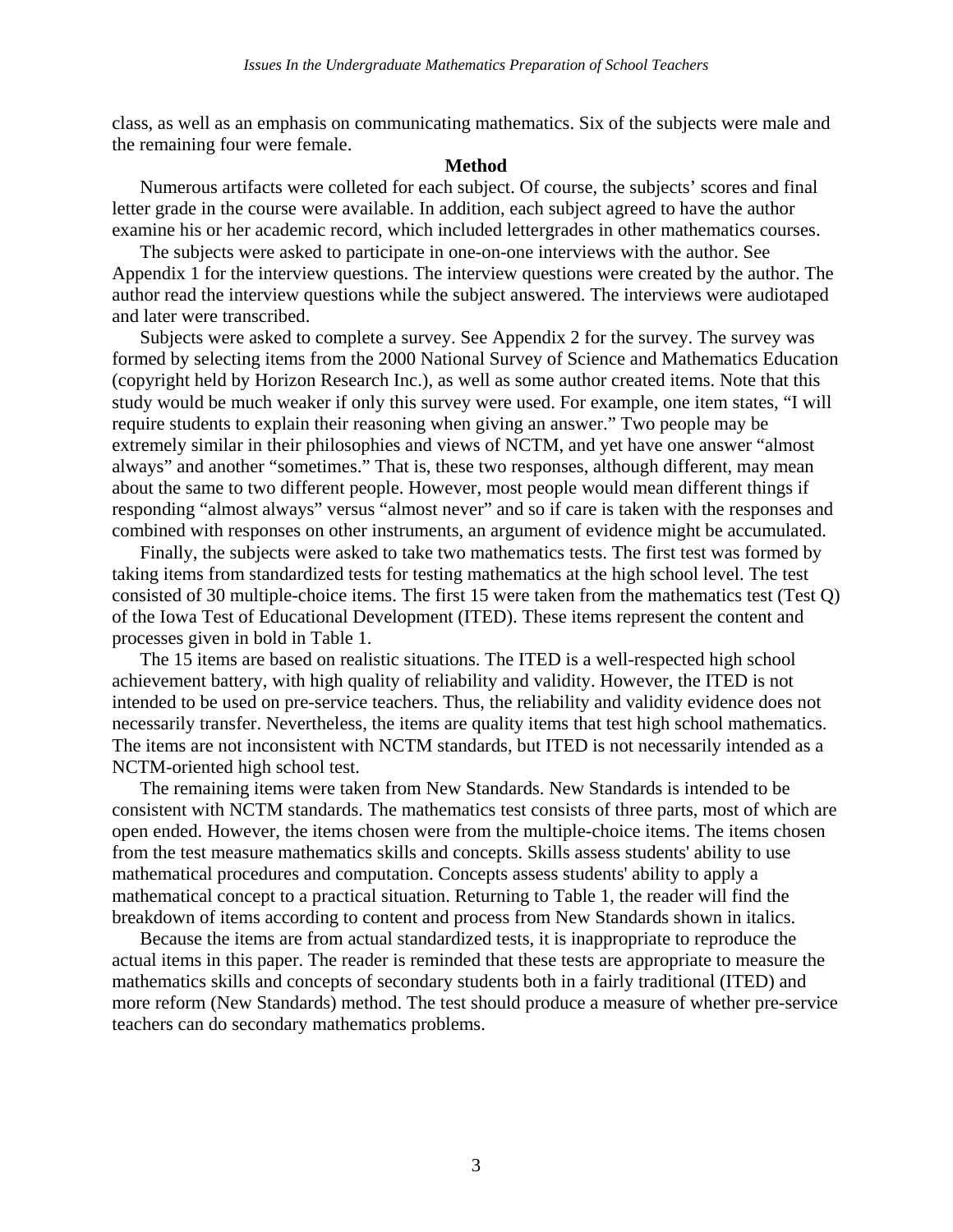| Process           | <b>Skills</b>  | т тоссуу соністі отсикиотт. Doucu стителите ротите 11 LD. нинецей нету ите ротитет униципиз.<br>Interpret | Set up a 1- | Solve a 1- | Set up a 2- | Solve a 2- |
|-------------------|----------------|-----------------------------------------------------------------------------------------------------------|-------------|------------|-------------|------------|
|                   |                | Information                                                                                               | process     | process    | process     | process    |
| Content           |                |                                                                                                           | problem     | problem    | problem     | problem    |
| Whole             |                |                                                                                                           | 1 Item      | 3 Items    | 1 Item      | 2 Items    |
| <b>Numbers</b>    |                |                                                                                                           |             |            |             |            |
| <b>Exponents</b>  |                |                                                                                                           |             |            |             |            |
| Fractions         |                |                                                                                                           |             | 1 Item     |             | 1 Item     |
| Decimals          |                |                                                                                                           |             |            |             |            |
| Percents          |                |                                                                                                           |             |            |             |            |
| Ratios            |                |                                                                                                           |             |            |             |            |
| Geometry          |                | 1 Item                                                                                                    | 1 Item      | 1 Item     |             | 2 Items    |
| Measurement       |                |                                                                                                           |             | 1 Item     |             |            |
| Estimation        |                |                                                                                                           |             |            |             |            |
| Rounding          |                |                                                                                                           |             |            |             |            |
| <b>Statistics</b> |                |                                                                                                           | 1 Item      | 1 Item     |             | 3 Items    |
| Probability       |                |                                                                                                           |             |            |             |            |
| <b>Functions</b>  | $\overline{2}$ |                                                                                                           |             | 1 Item     |             |            |
| Algebra           | <i>Items</i>   |                                                                                                           |             |            |             |            |
| Tables            |                | 1 Item                                                                                                    |             | 1 Item     |             | 4 Items    |
| Graphs            |                | 1 Item                                                                                                    |             |            |             |            |

**Table 1**  *Process/Content breakdown. Bolded entries are from the ITED. Italicized items are from New Standards.* 

The second test was an intact mathematics test from the ACT (a released practice test was used). This is a 60-question multiple-choice test designed to measure the mathematical skills normally acquired by students in typical mathematics courses taken through the eleventh grade. Basic formulas are not provided, and some computational skills are required. The material comes from pre-algebra/elementary algebra (24 questions), intermediate algebra/coordinate geometry (18 questions), and plane geometry/trigonometry (18 questions). The items on the ACT are of a higher level than those on either ITED or New Standards. The test should produce a measure of whether pre-service teachers have the needed skills to fully understand undergraduate mathematics.

The data were scored using the constant comparison method (Gay  $\&$  Airasian, 2000). This method involves reading the responses to determine the core, distinctive characteristics that exist and then putting them into appropriate categories or themes. The author constantly compared new responses to older responses and asked whether the response fits into an existing category. Initial categories were then narrowed by looking for support via triangulation using the four different instruments as the data sources. Furthermore, the author used negative case and discrepant data methods to eliminate or refine the final categories (Gay & Airasian, 2000).

A final artifact involved a different set of subjects. During the semester that the author taught the course, the author emailed all mathematics majors at the university who were not also mathematics teaching majors and simply asked them to respond with an email that answered this question: Why did you choose not to be a math teaching major?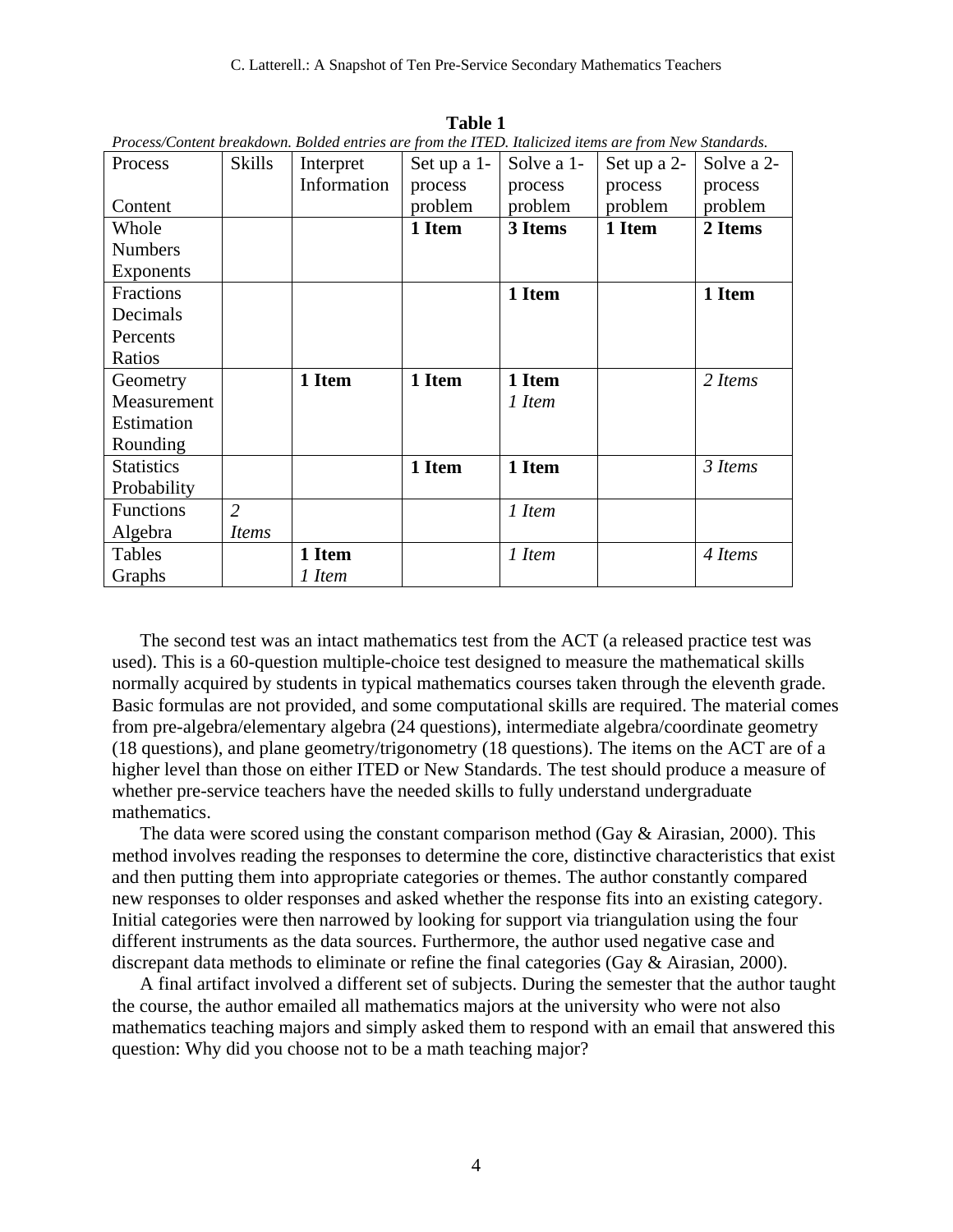# **Results**

The reader was promised a snapshot view of these 10 pre-service secondary mathematics teachers. Although no claim is made toward generalization of results, it is the author's desire to give a snapshot of a "typical" specimen. Thus, the results are given as a listing of themes or commonalities.

# *Theme 1: The pre-service secondary mathematics teacher enjoys and has knowledge of secondary mathematics.*

Pre-service secondary mathematics teachers have the mathematics knowledge and skills that are required to accurately perform secondary-level mathematics. The survey results paint a picture of a teacher that feels that he understands content knowledge in mathematics (8 agreeing that "My content knowledge in mathematics is strong", and 2 strongly agreeing with the statement), with a few even believing that their own knowledge is superior to fellow majors. Of course, feelings are not always accurate. Yet, the results on the first test, which was a mixture of problems from the ITED and New Standards, were 90% and above.

In the interview, when asked what one likes best about mathematics, the pre-service teacher mentioned elements of mathematics present in secondary mathematics and/or in the learning of secondary mathematics. Consider these quotes.

- The best part is being able to go through the manipulation and the best part about that is the end when you have the answer and you are like, 'I did all this right. There I go!'
- I really like computations in which you just plug in and get an answer out!
- I like being given an algorithm to follow. I am good at mastering algorithms. The best part of mathematics is when it [the algorithm] clicks.

Further, no pre-service teacher mentioned mathematics from a higher level.

# *Theme 2: The pre-service secondary mathematics teacher does not enjoy nor have a deep understanding of undergraduate mathematics.*

Although the pre-service teacher has knowledge of secondary mathematics, evidence points to pre-service teachers not having as deep of an understanding of undergraduate mathematics as others have, such as mathematics majors. The lettergrades of this group of ten pre-service teachers in undergraduate mathematics courses were predominately Bs, with a few As and a few Cs. In comparison to mathematics majors who were not also teaching mathematics majors, there were many more As and almost no Cs. In addition, the pre-service teachers did not feel qualified to teach more advanced topics, such as those from abstract algebra. (Since the mathematics majors have no intention of teaching, it is not easy to make a comparison with their comfort level at teaching abstract algebra, but no claim is made that they would be comfortable either!)

When asked during the interview what one likes least about mathematics, the pre-service teachers showed their dislike of undergraduate mathematics, and their feeling that it was difficult. Consider each of the following examples:

- I like proofs least. I have a tendency, as long as I got the right answer, I didn't care why it was true.
- I guess what I don't like is all the symbols.
- I don't like abstract math. Those crazy proofs that we had to do. I didn't understand it at all.

Proofs, symbols, and abstract mathematics are a major part of undergraduate mathematics, and it seems strange that future mathematics teachers would dislike them. One pre-service teacher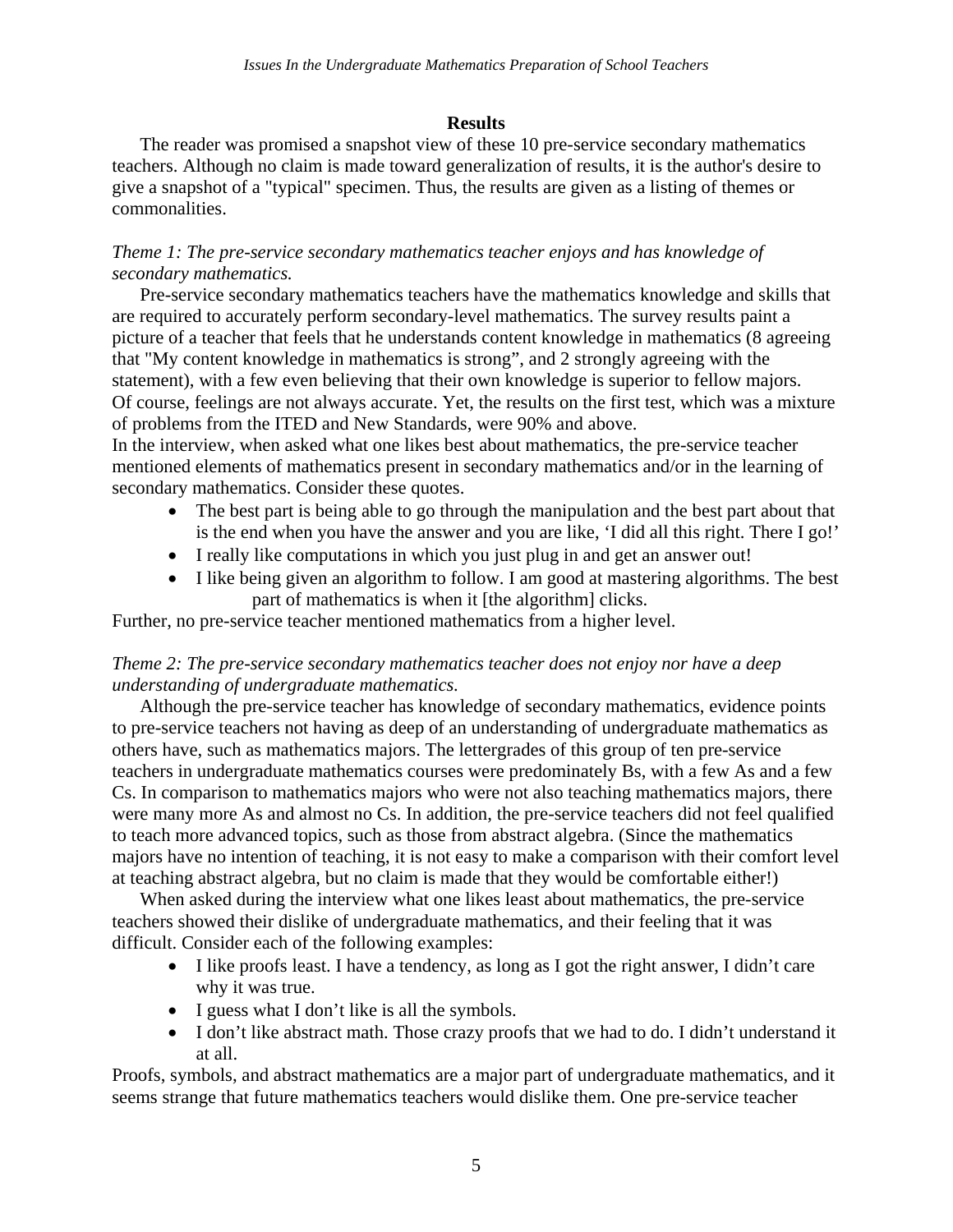emphasized that she would not be able to be a pure mathematics major. She says that her family would prefer that she drop the teaching part of the major and just major in mathematics, but she says, "They don't get it though. They don't get how hard it is for me."

The results from the second test, an intact ACT mathematics exam, ranged from 66% to 97%, with most scores in the 70-79 percent range. Although this material is intended by ACT to be on mathematics that is normally covered by the end of eleventh grade, the test is intended to test those skills needed for college. Thus, the test does not directly measure undergraduate mathematics ability, but does often serve as a placement test into college mathematics. Note also that these students have taken this test after having taken several undergraduate mathematics courses, which should only have raised their scores, if one accepts that the skills tested are needed and used in undergraduate mathematics courses. It seems fair, then, to use the scores on this test as some evidence that pre-service teachers might not have a deep understanding of undergraduate mathematics, as they do not have a deep understanding of incoming skills needed for undergraduate mathematics.

### *Theme 3: The pre-service secondary mathematics teacher is drawn to teaching and not overly drawn to mathematics.*

The pre-service teacher has a commitment to teaching over having a commitment to mathematics. When asked during the interview if the pre-service teacher could not be a mathematics teacher, what was his or her second career choice, all ten replied that it would be to be some other type of teacher. Here are some representative quotes.

- I probably would be a teacher of something else. I really want to work with high school age students. I don't like the very impersonal things in math. The interaction with people is important.
- I would be a teacher of some other subject. You know, I like math. But, I'm not a fanatic. I don't really get into it the way a lot of people get into it. I think in teaching you have to draw on a lot of different talents in order to do it. The best math teacher can really be a great teacher and not know all his math. But, there is something that students can relate to. I hope I can find that.
- I'd be a teacher of some other subject. I'm not really that interested in math.

Contrast the response of the pre-service teachers to the response of mathematics majors who were not teaching majors, when asked why they were not mathematics teaching majors. The top reason given was that the teaching math field does not allow for enough use of mathematics, or at least for enough use of higher-level mathematics. Thus, their love was for mathematics before teaching.

Returning to our pre-service teachers, all ten of the pre-service teachers responded during the interview that they would be happy if they ended up being a secondary mathematics teacher all their life.

- I feel like I have a calling.
- My mom taught for 34 years all in the same school. And I know she thinks she has had a great life. And if I could be in her position, when I am her age, I would be really happy.
- I'm at the point where I can't wait to start.

Yet, there is an inconsistency in this theme. When pre-service teachers were asked in the interview what they liked best about mathematics, the pre-service teachers mentioned the satisfaction of solving problems. Certainly, solving problems is a big part of mathematics, and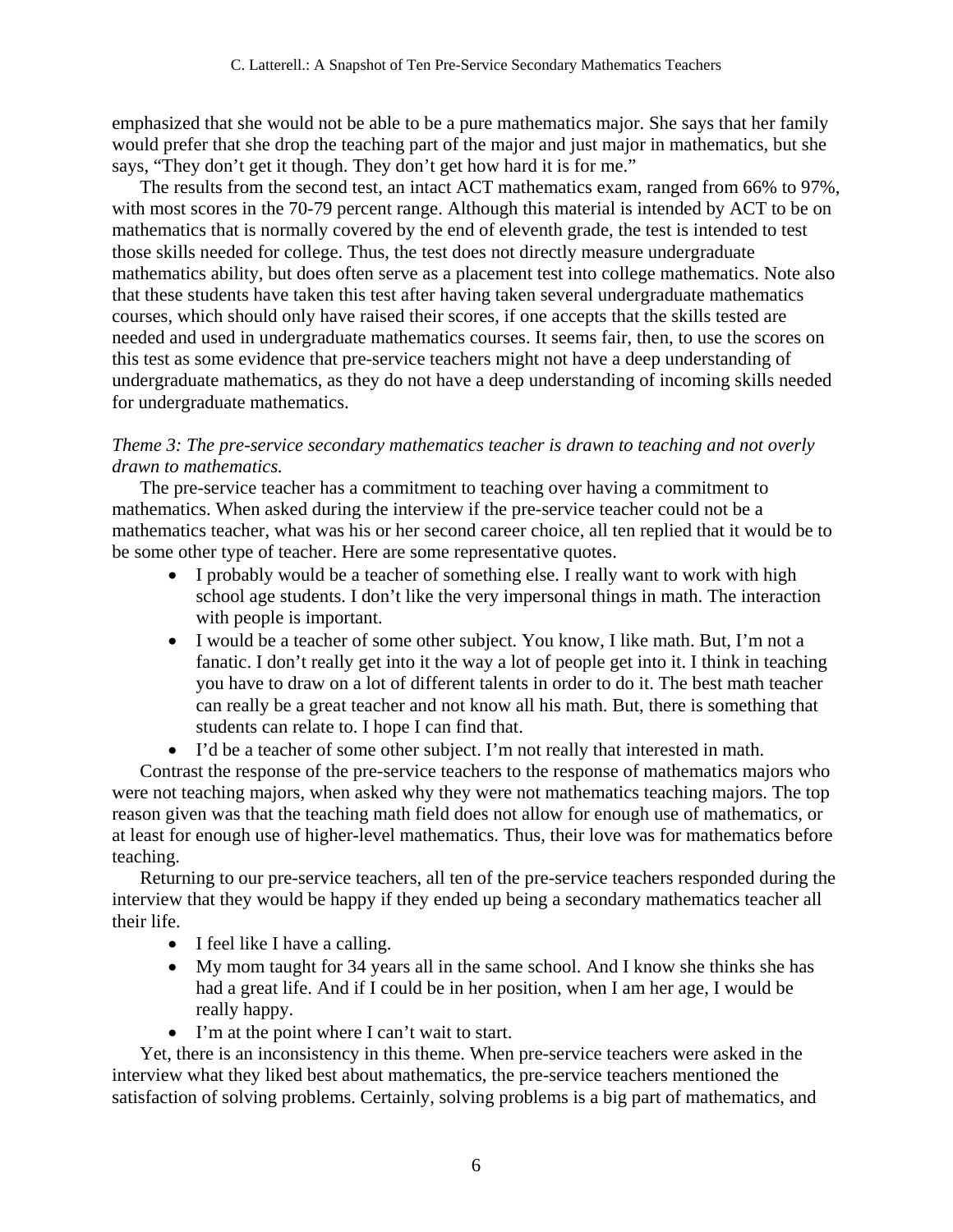this does reveal some love of the topic. Later in the interview when asked what one likes best about teaching, they answered that it was seeing others enjoy this same satisfaction of successfully solving problems.

- Probably the biggest thing is when they understand it suddenly, and then they do well, and then they are so happy about it.
- Teaching someone else is like, 'oh my gosh, I did it.' And they did do it! And that look on their face is just … Ah ha moments… when the light bulb goes on and it is a great moment to see.

Such quotes prompt the question: Is it possible that pre-service teachers do like mathematics more than they realize? Still, the following quote is representative of the view of the pre-service teachers that mathematics is just a part of their future jobs.

• You are getting paid to educate these kids. But, there is so much more than just math. The way I view it, I sure hope I can keep it going, you are educating the whole person. It breaks down to even what you wear when you show up for class. The way that you speak. The examples that you use. There is so much more than just teaching how to manipulate the numbers.

# *Theme 4: The pre-service secondary mathematics teacher has a medium-level of commitment to NCTM Standards.*

In the survey, 8 out of 10 pre-service teachers responded "*sometimes*" to the statement "My teaching will be in alignment with the NCTM" (other choices were *almost never, no opinion, often,* and *almost all the time*). Other items that were in alignment with NCTM also received medium support. For example, consider Table 2, and, in particular, the pre-service teachers did not show a strong commitment either to requiring students to explain their reasoning or to requiring students to find more than one solution path. In addition, pre-service teachers commitment to calculators is not strong (with 8 pre-service teachers responding that they will have students use calculators *sometimes*, while *often* and *almost all the time* were choices). To the statement, "I believe that the NCTM is correct about their philosophy and standards", one subject strongly disagreed, two disagreed, two agreed, and five held no opinion on this statement.

Some quotes are given below.

- I really don't like NCTM. I don't want to teach it. I don't want to teach it that way. If I can't find a way to teach traditional math… well, then I will go to college, get a masters, and teach traditional math at a community college.
- In traditional mathematics, you can come to a conclusion. I really like that. You know there is a right or a wrong.
- Before I learned about NCTM, I liked the fact that math has an answer to get to. And I'm learning that that is not apparently always the case.
- There are some benefits to NCTM, but I've noticed that you really have to supplement it a lot. And, anyway, why do we want to turn math courses into science courses? We already do lab work in science courses. It is very time-consuming and students have a hard time understanding what the exploration or investigation is even about.

The author has already acknowledged that there is weakness in the survey, however, if we combine the survey results with the quotes above, the theme is established quite strongly.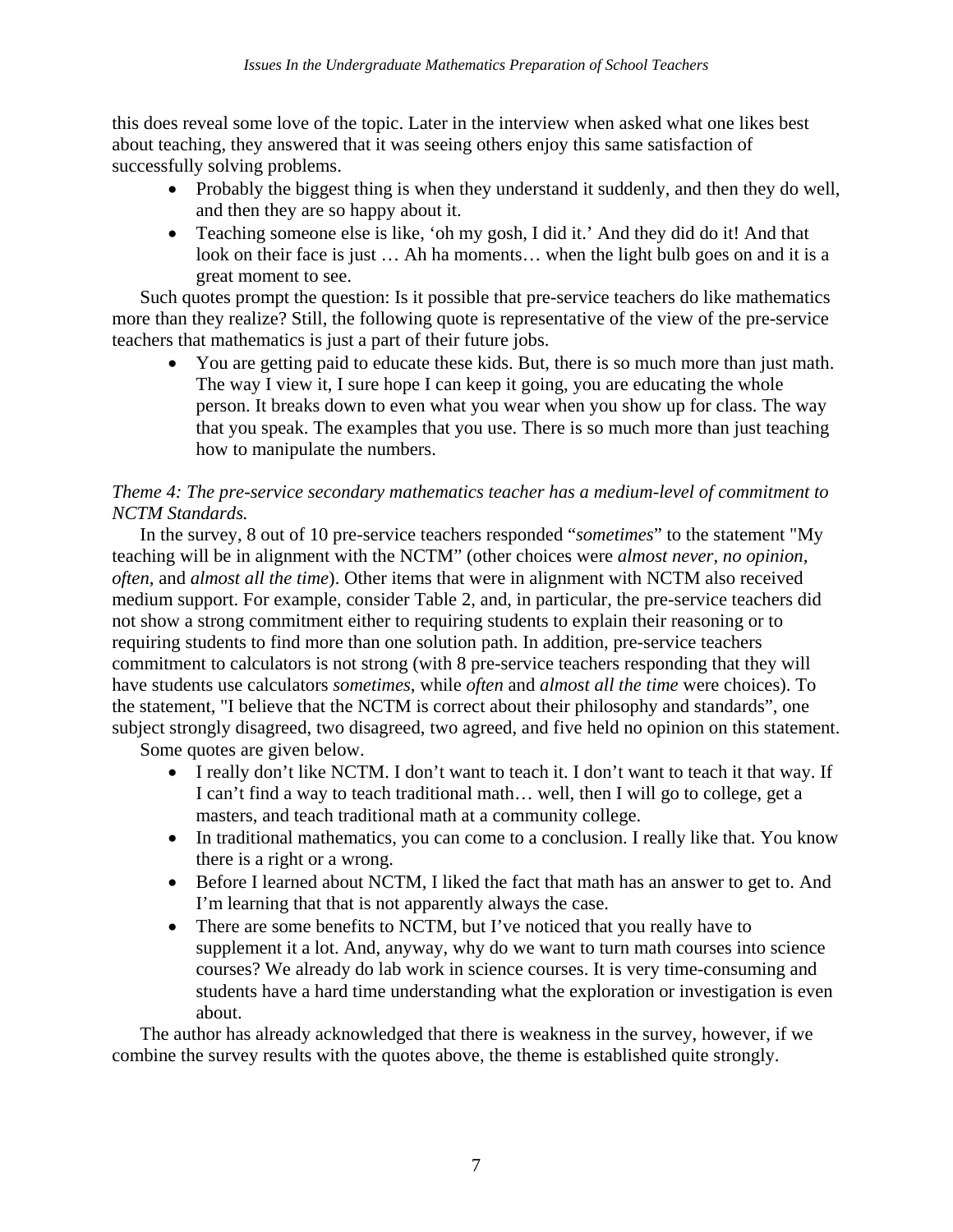| Pedagogical statements:                      | Almost | Sometimes      | N <sub>0</sub> | Often          | Almost         |
|----------------------------------------------|--------|----------------|----------------|----------------|----------------|
| When I am a teacher,                         | never  |                | opinion        |                | all the        |
|                                              |        |                |                |                | time           |
| My teaching will be in alignment with the    |        | 8              |                | 1              |                |
| NCTM.                                        |        |                |                |                |                |
| I will require students to explain their     |        | 5              |                | $\overline{2}$ |                |
| reasoning when giving an answer.             |        |                |                |                |                |
| I will require students to give more than    | 5      | $\overline{A}$ |                |                |                |
| one answer and/or more than one solution     |        |                |                |                |                |
| path.                                        |        |                |                |                |                |
| I will have students use calculators.        |        | 8              |                |                |                |
| I will make use of group work.               | 1      |                |                |                |                |
| I will emphasize that students must master   |        |                |                | 6              | 3              |
| basic facts and computations.                |        |                |                |                |                |
| I will give an application for the math that |        | 3              |                | 3              | $\overline{A}$ |
| I am teaching.                               |        |                |                |                |                |

**Table 2**  *Results from a portion of the survey* 

Also interesting is that on most mathematics topics, the pre-service teachers felt very well qualified to teach them. Exceptions to this, however, were found regarding more reform type topics, such as data collection and analysis, probability, statistics, and discrete mathematics. Thus, one might wonder if the pre-service teacher not only has a medium-level of commitment to NCTM Standards, but also a medium-level of ability to teach according to NCTM Standards.

#### **Remarks**

In this study, we have attempted to give a snapshot of our pre-service secondary mathematics teacher by finding the commonalities of the ten majors at our university during a given semester. The picture we have is of a pre-service teacher dedicated to teaching and secondary mathematics, not as dedicated to mathematics at the undergraduate level, and not completely dedicated to NCTM Standards. In contrast, the mathematics majors at the same university, the same semester, who were not also teaching mathematics majors, were very dedicated to undergraduate-level mathematics and did not want to be teachers because they found secondary-level mathematics to be too low of a level.

It seems, then, that this study calls for much further study in two main directions. First, this is a snapshot from one university, one semester. These ten pre-service teachers may or may not be typical of the author's own university, let alone other undergraduate institutions. Thus, clearly, replication studies are needed.

The second direction is to continue the line of work that examines what experiences preservice secondary mathematics teachers need. It is not an acceptable situation, for example, if this attitude toward undergraduate level mathematics is consistent in pre-service teachers. In addition, it appears that further work needs to be done with pre-service teachers, if we want them to be fully supportive of NCTM. On the positive side, it appears that pre-service programs are succeeding in attracting and/or educating pre-service teachers with a great love for teaching.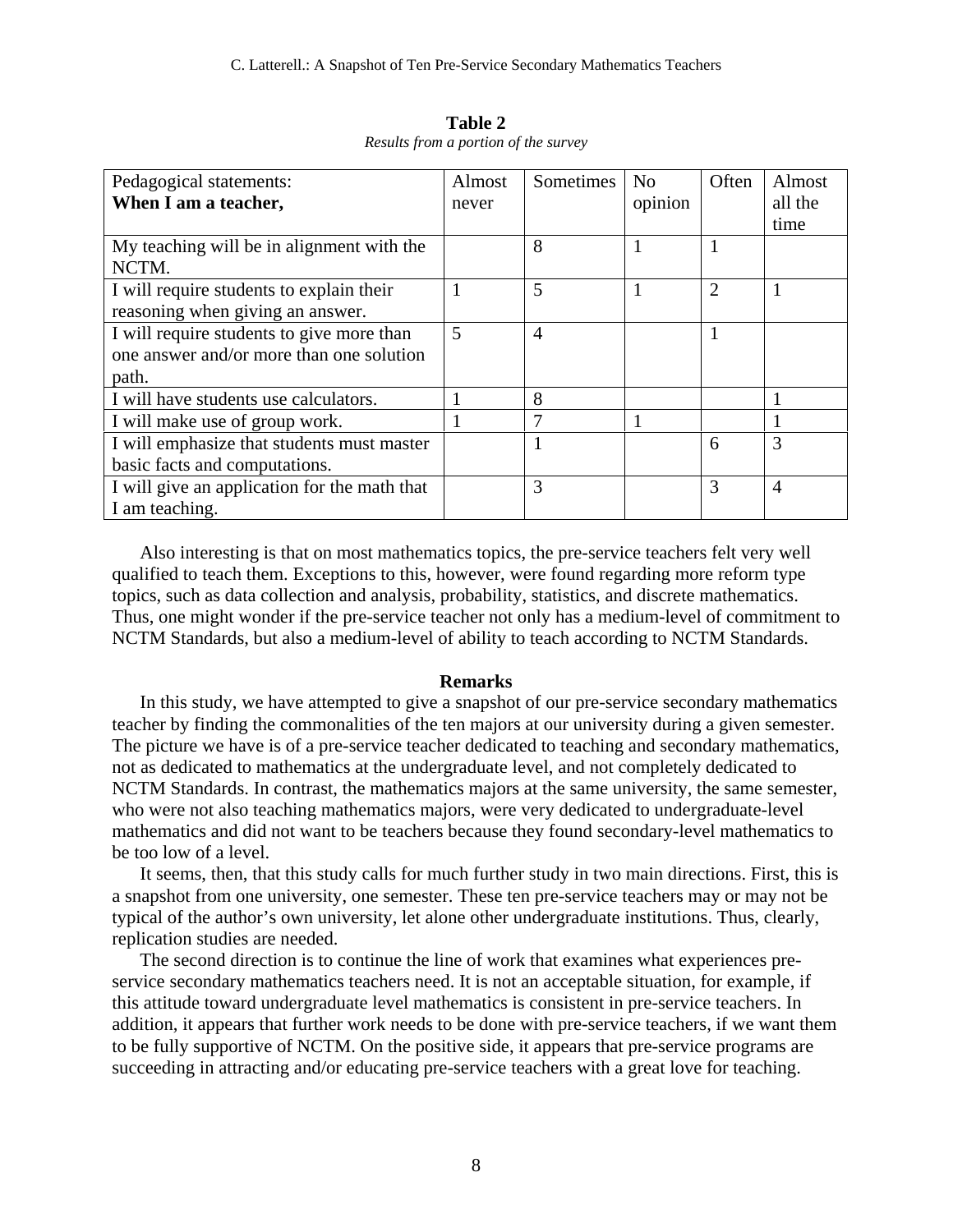### **References**

Ball, D. (1990a). Breaking with experience in learning to teach mathematics: The role of a pre-service methods course. *For the Learning of Mathematics, 10*(2), 10-16.

Ball, D. (1990b). Prospective elementary and secondary teachers' understanding of division. *Journal of Research in Mathematics Education, 21*, 132-44.

Ball, D. (1996). Teacher learning and the mathematics reforms: What we know and what we need to learn. *Phi Delta Kappan, 77*(7), 500-108.

Ball, D. L., & Bass, H. (2000). Interweaving content and pedagogy in teaching and learning to teach: Knowing and using mathematics. In J. Boaler (Ed.), *Multiple perspectives on mathematics teaching and learning* (pp. 83-104). Westport, CT: Ablex Publishing.

Borko, H., & Putnam, R. T. (1995). Expanding a teachers' knowledge base: A cognitive psychological perspective on professional development. In T. R. Guskey & M. Huberman (Eds.), *Professional Development in Education: New Paradigms and Practices*, (pp. 35-65). New York: Teachers College Press.

Bromme, R. (1994). Beyond subject matter: A psychological topology of teachers' professional knowledge. In R. Biehler, R. Scholz, R. Strässer, & B. Winkelmann (Eds.), *Didactics of Mathematics as a Scientific Discipline* (pp. 73-88). Dordrecht, The Netherlands: Kluwer Academic Publishers.

Brown, C., & Borko, H. (1992). Becoming a mathematics teacher. In D. A. Grouws (Ed.), *Handbook of research on mathematics teaching and learning* (209-242). New York: Macmillan.

Camacho, M., Socas, M. M., & Hernandez, J. (1998). An analysis of future mathematics teachers' conceptions and attitudes towards mathematics. *International Journal of Mathematics Education in Science and Technology, 29*(3), 317-324.

Cooney, T. J. (1999). Conceptualizing teachers' ways of knowing. *Educational Studies in Mathematics, 38*, 163-187.

Cooney, T. J., Shealy, B. E., & Arvold, B. (1998). Conceptualizing belief structures of preservice secondary mathematics teachers. *Journal for Research in Mathematics Education, 29*(3), 306-333.

Enochs, L. G., Smith, P. L., & Huinker, D. (1999). Establishing factorial validity of the mathematics teaching efficacy beliefs instrument. *School Science and Mathematics, 100*(4), 194- 202.

Even, R., & Tirosh, D. (1995). Subject-matter knowledge and knowledge about students as sources of teacher presentations of the subject-matter. *Educational Studies in Mathematics, 29*, 1-20.

Frykholm, J. (2000). A missing piece in secondary mathematics teacher education. *Focus on Learning Problems in Mathematics, 22(*1), 27-44.

Gay, L.R. & Airasian, P. (2000*). Educational research: Competencies for analysis and application* (6th ed.). Upper Saddle River, NJ: Merrill.

Graeber, A. O. (1999). Forms of knowing mathematics: What pre-service teachers should learn. *Educational Studies in Mathematics, 38*, 189-208.

Graham, K., & Fennell, F. (2001). *Principles and Standards for School Mathematics* and teacher education: Preparing and empowering teachers. *School Science and Mathematics, 101*(6), 319-327.

Graham, K., Li, Y, & Curran Buck, J. (2000). Characteristics of mathematics teacher preparation programs in the United States: An exploratory study. *The Mathematics Educator*, 5(1/2), 5-31.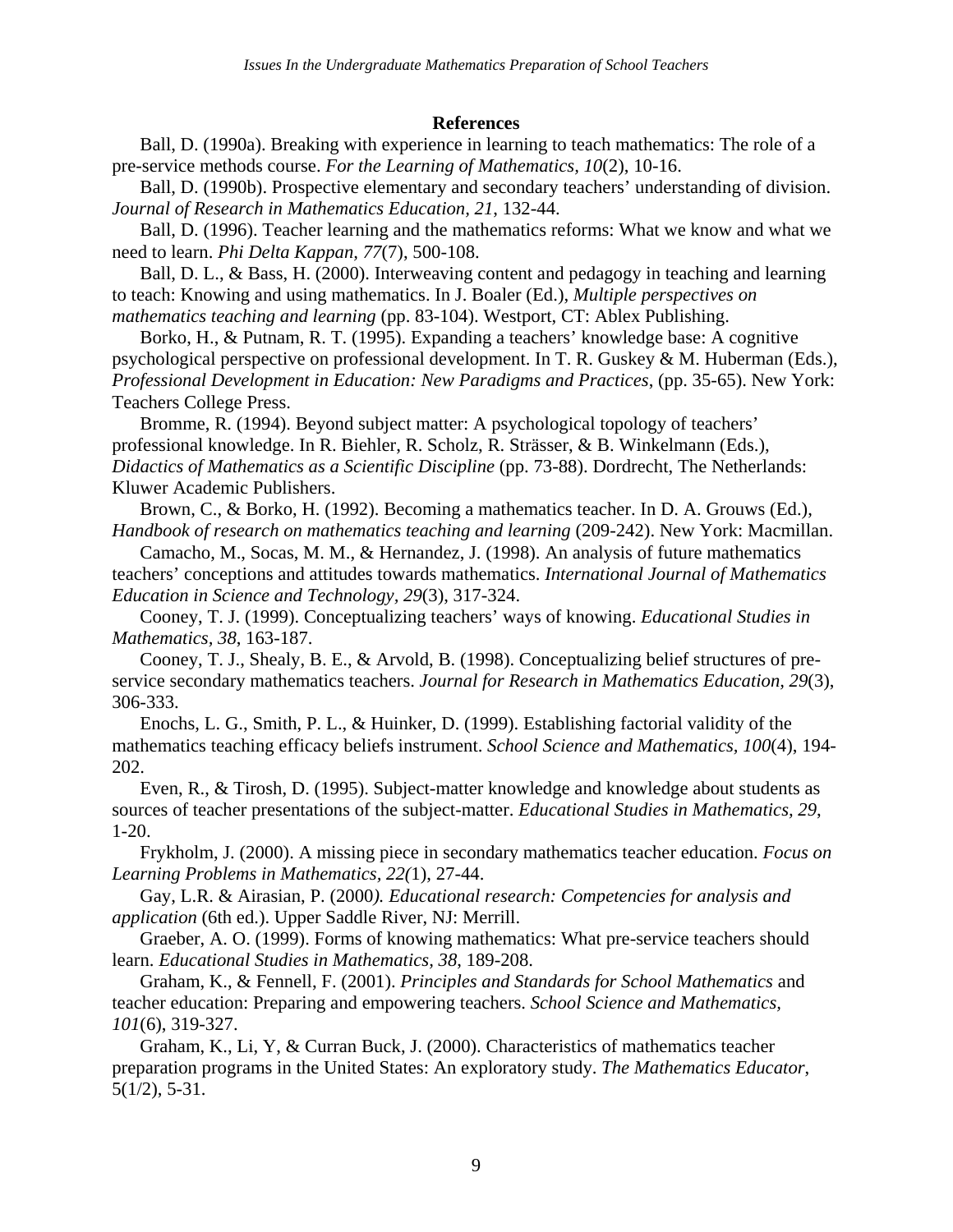Kinach, B. (2002). A cognitive strategy for developing pedagogical content knowledge in the secondary mathematics methods course: Toward a model of effective practice. *Teaching and Teacher Education, 18*, 51-71.

Lappan, G., & Theule-Lubienski, S. (1994). Training teachers or educating professionals? What are the issues and how are they being resolved? In D. Robitaille, D. Wheeler & C. Kieran (Eds.), *Selected Lectures from the 7<sup>th</sup> International Congress on Mathematical Education* (pp. 249-262). Sainte-Foy: Les Presses de L'Universite Laval.

National Council of Teachers of Mathematics. (1989). *Curriculum Evaluation Standards for School Mathematics*. Reston, VA: Author.

National Council of Teachers of Mathematics. (2000). *Principles and Standards for School Mathematics.* Reston, VA: Author.

Philippou, G. N., & Christou, C. (1998). The effects of a preparatory mathematics program in changing prospective teachers' attitudes towards mathematics. *Educational Studies in Mathematics, 35*, 189-206.

Quinn, R. (1998). Technology: Pre-service teachers' beliefs and the influence of a mathematics methods course. *Clearing House, 71*(6), 375-377.

Roth-McDuffie, A., McGinnis, J. R., & Graeber, A. O. (2000). Perceptions of reform-based teaching and learning in a college mathematics class. *Journal of Mathematics Teacher Education, 3*, 225-250.

Schulman, L. (1986a). Paradigms and research programs in the study of teaching: A contemporary perspective. In M. Wittrock (Ed.), *Handbook of research on teaching* (3<sup>rd</sup> ed.) (pp. 3-36). New York: Macmillan.

Schulman, L. (1986b) Those who understand: Knowledge growth in teaching. *Educational Researcher, 15*(4), 4-14.

Stuart, C., & Thurlow, D. (2000). Making it their own: Pre-service teachers' experiences, beliefs, and classroom practices. *Journal of Teacher Education, 51*(2), 113-121.

Taylor, P. M. (2002). Implementing the standards: Keys to establishing positive professional inertia in pre-service mathematics teachers. *School Science and Mathematics, 102*(3), 137-142.

Wilson, S., & Ball, D. L. (1996). Helping teachers meet the standards: New challenges for teacher educators. *The Elementary School Journal, 97*(2), 121-138.

Zazkis, R. (1999). Challenging basic assumptions: Mathematical experiences for pre-service teachers. *International Journal of Mathematics Education in Science & Technology, 30*(5), 631- 650.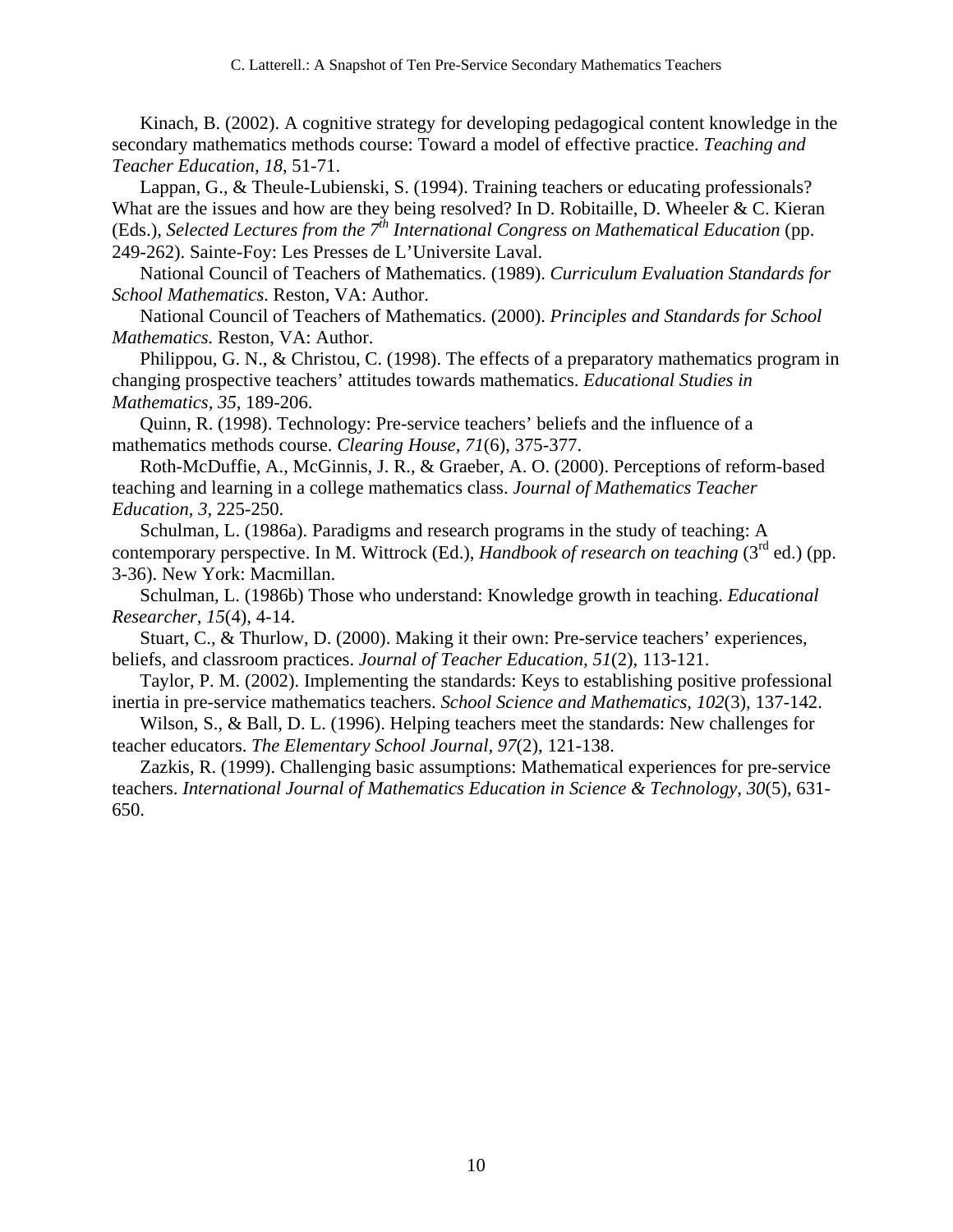## **Appendix 1: The Interview Questions**

- 1. Trace your academic life (put it in context with your life story).
- 2. How did you decide to become a secondary mathematics major?
- 3. Were there other majors you considered?
- 4. What do you like best about math?
- 5. What do you like least about math?
- 6. What do you like about teaching?
- 7. Is there anything you don't like about teaching?
- 8. If you couldn't be a math teacher, would you be some other kind of teacher, or something else with math, or neither?
- 9. Were you ever discouraged in this major, and, if so, what caused the discouragement?
- 10. Were you ever particularly happy as a secondary math major, and, if so, what caused that happiness?
- 11. In order to be motivated, do you need to see an application for the mathematics that you are studying?
- 12. What do your friends feel about mathematics?
- 13. Tell me about your parents' and siblings' reactions to you being a secondary math major. (Include what do the parents and siblings do for a living?)
- 14. Do you think you will be a secondary mathematics teacher all your life?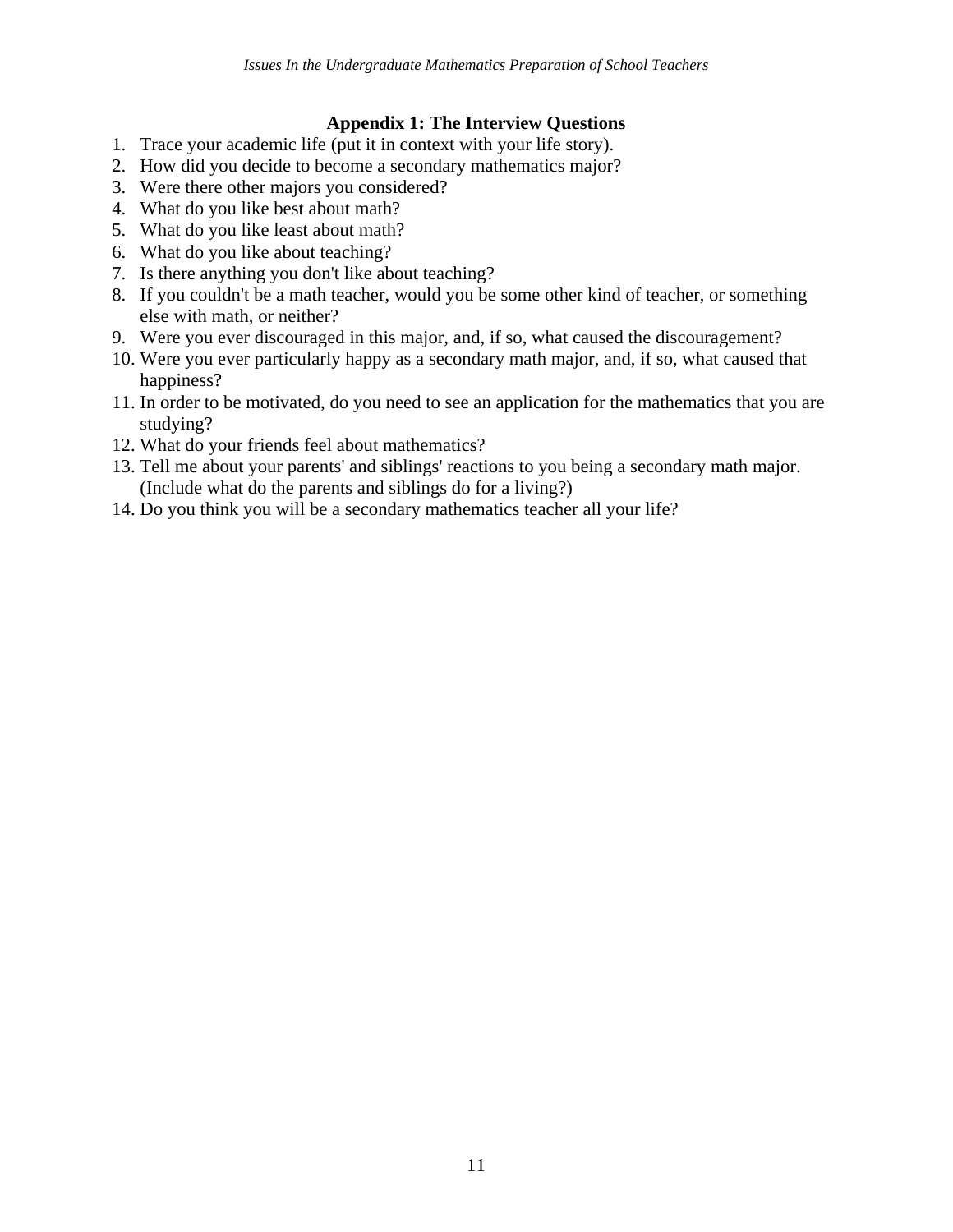| Appendix 2: Survey                                         |          |          |           |                |  |            |           |  |
|------------------------------------------------------------|----------|----------|-----------|----------------|--|------------|-----------|--|
| <b>Content Knowledge</b>                                   | Strongly | Disagree |           | N <sub>o</sub> |  | Agree      | Strongly  |  |
|                                                            | disagree |          |           | opinion        |  |            | agree     |  |
| My content knowledge in mathematics is                     |          |          |           |                |  |            |           |  |
| strong.                                                    |          |          |           |                |  |            |           |  |
| My content knowledge in mathematics is                     |          |          |           |                |  |            |           |  |
| sufficient for teaching secondary                          |          |          |           |                |  |            |           |  |
| mathematics.                                               |          |          |           |                |  |            |           |  |
| My content knowledge in mathematics is                     |          |          |           |                |  |            |           |  |
| superior to most of my fellow students in                  |          |          |           |                |  |            |           |  |
| the teaching secondary mathematics major.                  |          |          |           |                |  |            |           |  |
| My content knowledge in mathematics is                     |          |          |           |                |  |            |           |  |
| superior to most UMD mathematics                           |          |          |           |                |  |            |           |  |
| majors.                                                    |          |          |           |                |  |            |           |  |
| I expect that the college math courses I take              |          |          |           |                |  |            |           |  |
| will be helpful to me in teaching                          |          |          |           |                |  |            |           |  |
| mathematics at the secondary level. (do not                |          |          |           |                |  |            |           |  |
| include Math 3110)                                         |          |          |           |                |  |            |           |  |
| I expect that the college math methods                     |          |          |           |                |  |            |           |  |
| courses I take will be helpful to me in                    |          |          |           |                |  |            |           |  |
| teaching mathematics at the secondary                      |          |          |           |                |  |            |           |  |
| level. (do not include Math 3110)                          |          |          |           |                |  |            |           |  |
|                                                            |          |          |           |                |  |            |           |  |
| Within mathematics, many teachers feel better qualified to |          |          |           | Not well       |  | Adequately | Very      |  |
| teach some topics than others. How well qualified do you   |          |          | qualified |                |  | qualified  | well      |  |
| feel to teach each of the following topics at the level of |          |          |           |                |  |            | qualified |  |
| secondary mathematics.                                     |          |          |           |                |  |            |           |  |
| Numeration and number theory                               |          |          |           |                |  |            |           |  |
| Computation                                                |          |          |           |                |  |            |           |  |
| Estimation                                                 |          |          |           |                |  |            |           |  |
| Measurement                                                |          |          |           |                |  |            |           |  |
| Pre-algebra                                                |          |          |           |                |  |            |           |  |
| Algebra                                                    |          |          |           |                |  |            |           |  |
| Patterns and relationships                                 |          |          |           |                |  |            |           |  |
| Geometry and spatial sense                                 |          |          |           |                |  |            |           |  |
| Functions (including trig functions) and pre-calculus      |          |          |           |                |  |            |           |  |
| concepts                                                   |          |          |           |                |  |            |           |  |
| Data collection and analysis                               |          |          |           |                |  |            |           |  |
| Probability                                                |          |          |           |                |  |            |           |  |
| <b>Statistics</b>                                          |          |          |           |                |  |            |           |  |
| Tonics from discrete mathematics                           |          |          |           |                |  |            |           |  |

# $A$ ppendix  $2.8$

| WRITH Hathematics, many teachers feel better qualified to<br>teach some topics than others. How well qualified do you<br>feel to teach each of the following topics at the level of | <b>INOL WEIL</b><br>qualified | Aucqualciy<br>qualified | V CL V<br>well<br>qualified |
|-------------------------------------------------------------------------------------------------------------------------------------------------------------------------------------|-------------------------------|-------------------------|-----------------------------|
| secondary mathematics.                                                                                                                                                              |                               |                         |                             |
| Numeration and number theory                                                                                                                                                        |                               |                         |                             |
| Computation                                                                                                                                                                         |                               |                         |                             |
| Estimation                                                                                                                                                                          |                               |                         |                             |
| Measurement                                                                                                                                                                         |                               |                         |                             |
| Pre-algebra                                                                                                                                                                         |                               |                         |                             |
| Algebra                                                                                                                                                                             |                               |                         |                             |
| Patterns and relationships                                                                                                                                                          |                               |                         |                             |
| Geometry and spatial sense                                                                                                                                                          |                               |                         |                             |
| Functions (including trig functions) and pre-calculus                                                                                                                               |                               |                         |                             |
| concepts                                                                                                                                                                            |                               |                         |                             |
| Data collection and analysis                                                                                                                                                        |                               |                         |                             |
| Probability                                                                                                                                                                         |                               |                         |                             |
| <b>Statistics</b>                                                                                                                                                                   |                               |                         |                             |
| Topics from discrete mathematics                                                                                                                                                    |                               |                         |                             |
| Mathematical structures (e.g., vector spaces, groups, rings,                                                                                                                        |                               |                         |                             |
| fields)                                                                                                                                                                             |                               |                         |                             |
| Calculus                                                                                                                                                                            |                               |                         |                             |
| Technology (calculators, computers) in support of math                                                                                                                              |                               |                         |                             |
|                                                                                                                                                                                     |                               |                         |                             |